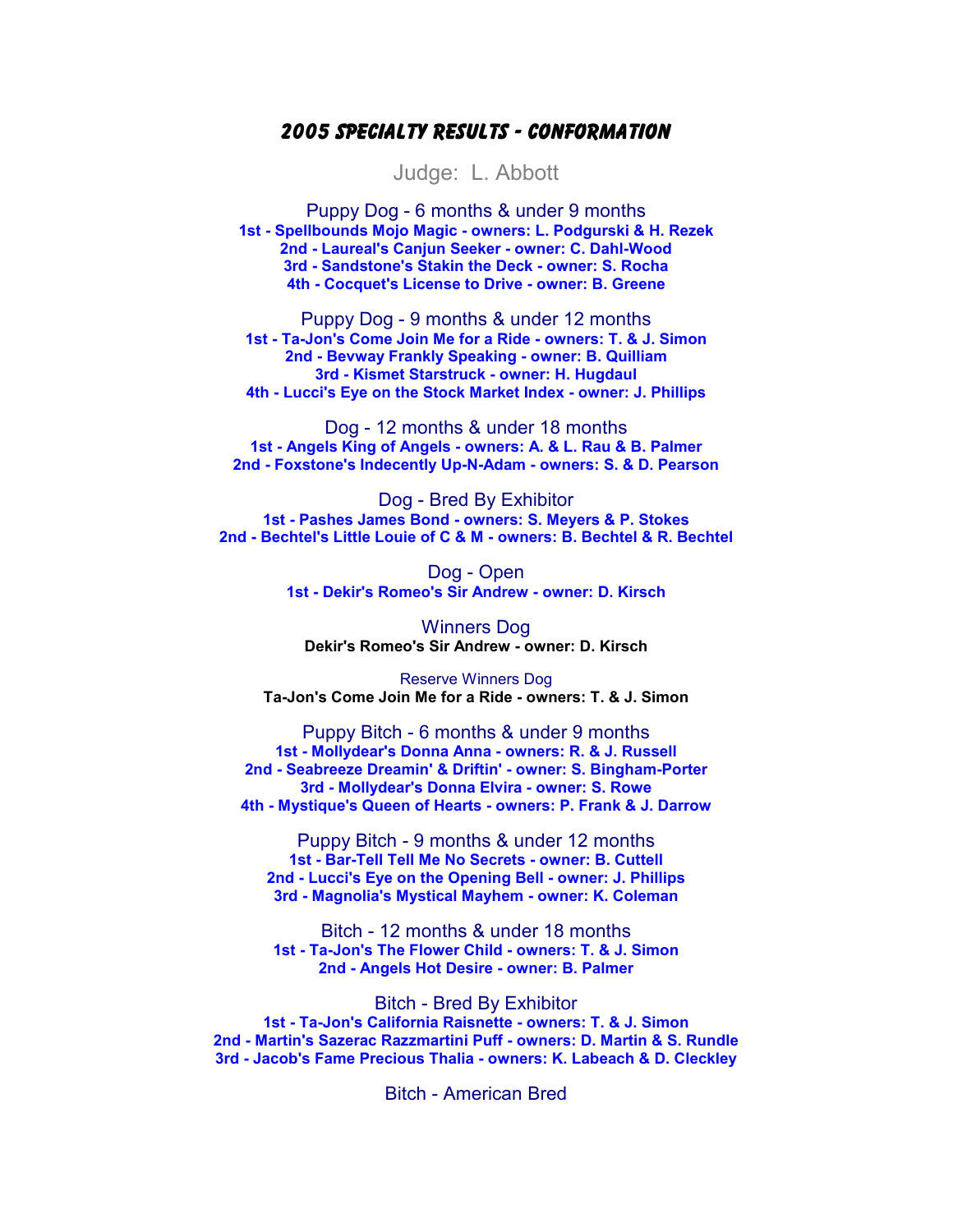1st - Divine's You are My Shining Star - owners: L. & A. Stanberry

Bitch - Open 1st - Bar-Tell Sweet Desire - owners: J. Sweet & B. Cuttell 2nd - Encore's Riviera - owner: B. Russell

Winners Bitch Ta-Jon's California Raisnette - owners: T. & J. Simon

Reserve Winners Bitch Divine's You are My Shining Star - owners: L. & A. Stanberry

Veteran Dog 1st - Ch. Lafford Hershey's Kisses - owner: C. Lee

Veteran Bitch 1st - Ch. Fantasia's Promises to Keep - owner: J. McConnell

Best of Breed Ch. Martin's Sazerac Tedi-Bear Puff - owners: D. Martin & A. Quigley & S. Rundle

> Best of Winners Ta-Jon's California Raisnette - owners: T. & J. Simon

> Best of Opposite Sex to Best of Breed Ta-Jon's California Raisnette - owners: T. & J. Simon

Award of Merit Ch. Wesglyn Mandatory Recount - owner: G. Cass Ch. High Steppin' Risque' Ria Legacy - owners: M. Day & K. Sanguinet

> Best Bred by Exhibitor Ta-Jon's California Raisnette - owners: T. & J. Simon

Stud Dog 1st - Ch. Sazerac Eye Opener - owners: J. Frichter & D. Martin

~~~~~~~~~~~~~~~~~~~~~~~~~~~~~~~~~~~~~~~~~~~~~~~~~~~~~~~~

## 2005 Specialty Results - Sweepstakes

Judge: L. Mosley

Puppy Dog - 6 months & under 9 months

1st - Sandstone's Stakin the Deck - owner: S. Rocha

2nd - Spellbounds Mojo Magic - owners: L. Podgurski & H. Rezek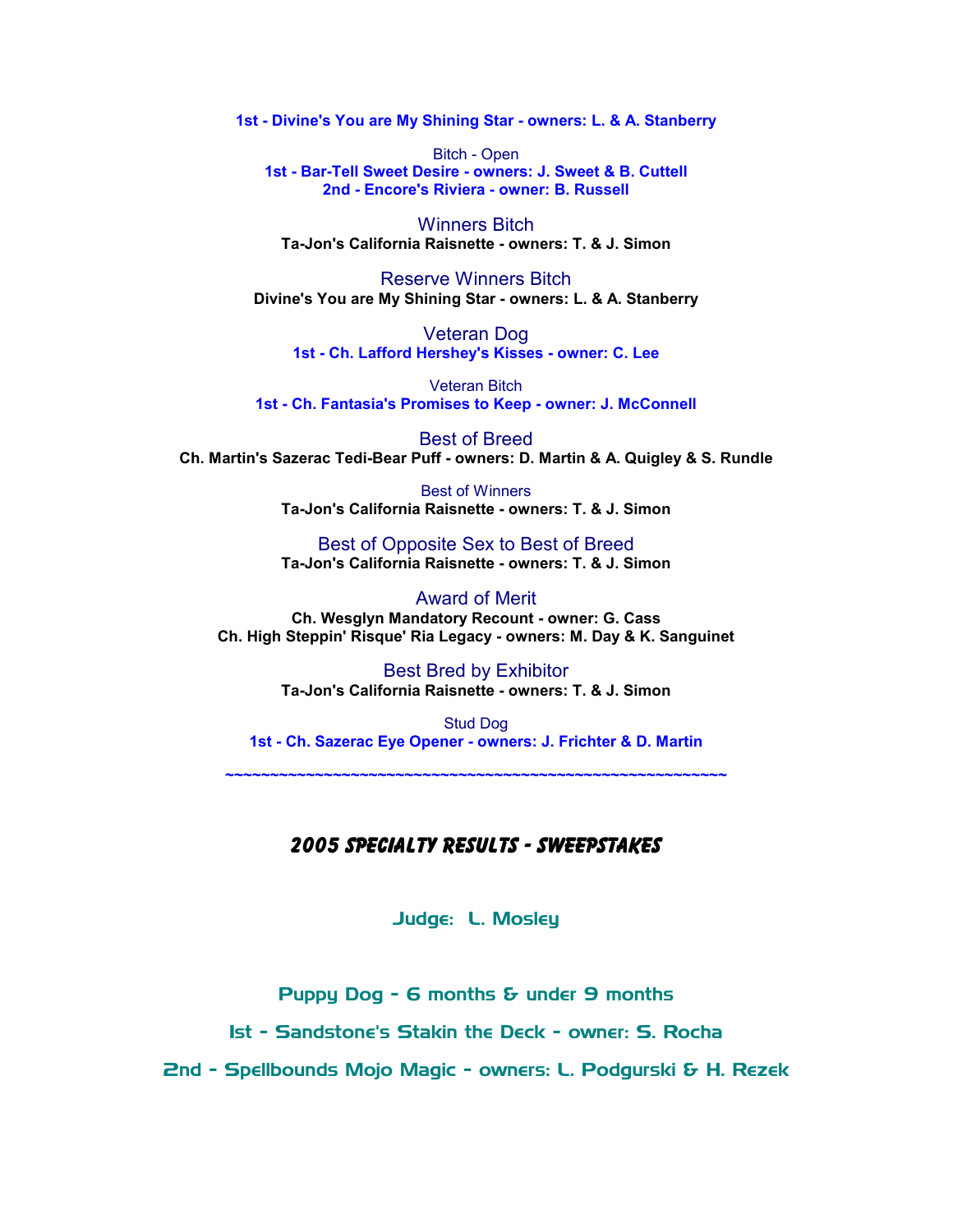3rd - Laureal's Canjun Seeker - owner: C. Dahl-Wood

4th - Naysmith Electrique Remington Steele - owners: A. Preuett & J. **McAlister** 

Puppy Dog - 9 months & under I2 months

1st - Lucci's Eye on the Stock Market Index - owner: J. Phillips 2nd - Ta-Jon's Come Join Me for a Ride - owners: T. & J. Simon 3rd - Bevway Frankly Speaking - owner: B. Quilliam 4th - Pashes Rock Star - owners: S. Meyers & P. Stokes

Puppy Bitch - 6 months & under 9 months

1st - Angels Forever Friends - owner: B. Palmer

2nd - Mollydear's Donna Anna - owners: R. & J. Russell

3rd - Cocquet's Dimonds N Pearls - owners: E. Gillett & B. Greene 4th - Satinboreas Chasing Passion - owner: C. Dahl-Wood

Puppy Bitch - 9 months & under 12 months 1st - Divine's You are My Shining Star - owners: L. & A. Stanberry 2nd - Bar-Tell Tell Me No Secrets - owner: B. Cuttell 3rd - Lucci's Eye on the Opening Bell - owner: J. Phillips 4th - Magnolia's Mystical Mayhem - owner: K. Coleman

Best Puppy in Sweepstakes Divine's You are My Shining Star - owners: L. & A. Stanberry

Junior Dog - 12 months & under 15 months 1st - Pashes James Bond - owners: S. Meyers & P. Stokes